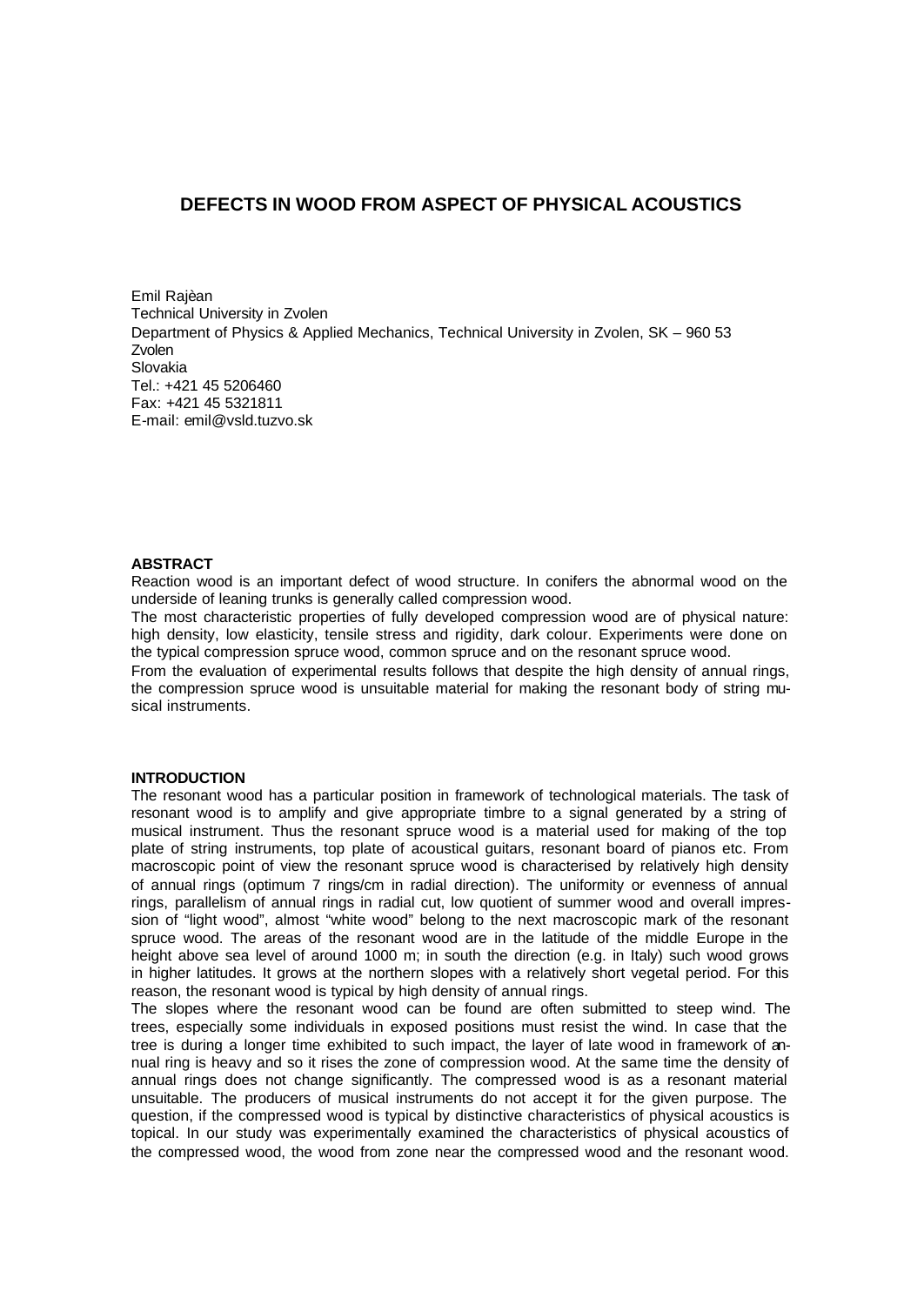The aim of our experiments was to study if there is any difference in the characteristics of physical acoustics of the resonant and the compressed wood.

### **2. EXPERIMENTS**

The following characteristics of physical acoustics: density ρ, modulus of elasticity E, acoustical constant A were examined experimentally. The results are introduced at the moisture content of wood 12 %. This moisture content is considered as referential.

## 2.1. Material

The test specimens were obtained from spruce trees, slashed in the middle Slovakia during the winter season of 1999/2000. The hight over sea of the coppice is 900 – 1000 m. The trees were sawed by two perpendicular cuts parallel with longitudinal axis short after slash. The radial boards were prepared from these quarters. These experimental radial boards were the same as the elements for the resonant board of piano. The boards containing the compressed zone were used for measurements. The characteristics of physical acoustics of these boards were calculated and compared with characteristics of resonant wood (obtained in earlier experiments).

## 2.2. Method

The test specimens obtained from radial cuts had a shape of boards, of thickness of 0.015 m, of various width, length of 0.6 m (axial direction) in the first experiment. The specimens were exposed to driven bending oscillations on the VIBROVIZER apparatus. The source of signal are the oscillations of loudspeaker membrane. The examined test board, appropriately supported under their influence gets some from basic vibration modes  $(2,0)$ , or  $(0,2)$  – see fig. 1 and fig. 2. The resonant frequencies of modes were used for calculation of E-modulus and respectively for calculation of acoustical constant A.



*Fig. 1 The Chladni pattern (2,0) of the tested plate R5a on f = 154 Hz*



*Fig. 2 The Chladni pattern (0,2) of the tested plate R5a on f = 348 Hz*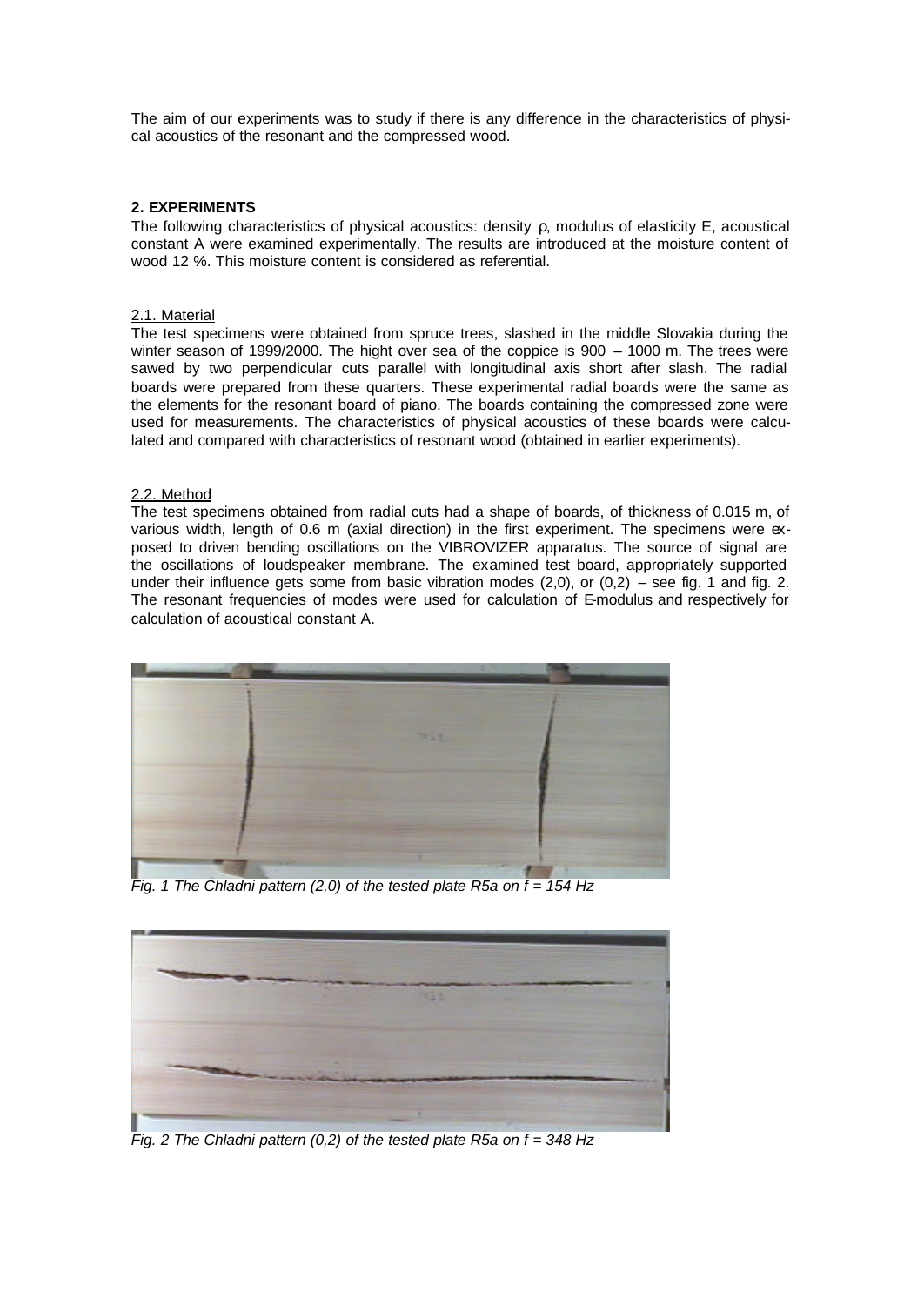The boards were cut into strips with cross dimensions 0.015 x 0,015 m after finishing the measurements on the VIBROVIZER. The characteristics of physical acoustics of these test specimens were measured on the system AKUSTOMAT. The test specimen is fastened in the middle in the AKUSTOMAT.

Consider the case of standing waves in a test bar of the density ñ, fastened in the middle. Coming out from wave equation

$$
\frac{\partial^2 s}{\partial x^2} = \frac{1}{c^2} \frac{\partial^2 s}{\partial t^2}
$$
 (1)

Hooke's law and Newton's Second law of motion, the cross section displacement sis determined by equation

$$
\frac{\partial^2 s}{\partial x^2} = \frac{\rho}{E} \frac{\partial^2 s}{\partial t^2}
$$
 (2)

where ñ is the density of the material and E its Young's modulus, for an elastic bar with length  $\ell$  for the modulus E, at the basic resonant frequency f<sub>r</sub> of standing waves it follows

$$
E = 4l^2 f_r^2 \rho \tag{3}
$$

Thus the wood density ñ, the acoustic constant A given by [Andrejev, 1938]

$$
A = \frac{c}{\rho} = \sqrt{\frac{E}{\rho^3}}
$$
 (4)

and the modulus E (relation 3) are considered as the relevant characteristics of physical acoustics when evaluating wood as a material for musical instruments. This fact follows from experiments (e.g. [Rajèan, 1998]).

The gist of the AKUSTOMAT is aPC with an MRF board (measurement of relevant frequencies) and with other subsystems. The MRF board generates asuccession of signals at acoustic frequencies. The amplified signal goes to an exciter (e.g. loudspeaker) and creates oscillations in test specimen. On the other side of the test specimen, a piece of iron foil of negligible mass is glued. If from one side of such a test specimen is acted the sinusoidal signal in interval of appropriate frequencies, it rises in it, at certain – resonant frequencies, the longitudinal standing wave which manifests by maximum potential at the detector. The first, or basic resonant frequency was used for the calculation of E-modulus and the A-constant [Rajèan, 1998].

The selected results from our measurements are introduced in table form, as well as in 2D and 3D graphs.

### 2.3. Results

The main values of density, of E-modulus in longitudinal direction and inherent acoustical constant for the boards using VIBROVIZER and AKUSTOMAT are introduced in table 1. The values in the columns "VIBROVIZER" were obtained on the base of one measurement and following calculations. The values in the columns "AKUSTOMAT" were calculated as mean values from 5 – 15 measurements on strips. (The number of strips depended on the width of inherent board).

The tendency in the examined characteristics of physical acoustics as afunction of position in the board is possible to appreciate on the base of the table 2, or fig. 3 respectively. The test specimen, the nearest to outer edge of the board is in the fig. 3 denoted by number 1. The numbers gradually increase in the central direction (of the board), in given case in direction of the compressed wood zone. It is obvious that the approaching to the compressed wood zone brings up the increase of density and decrease of elasticity represented by E-modulus and Aconstant.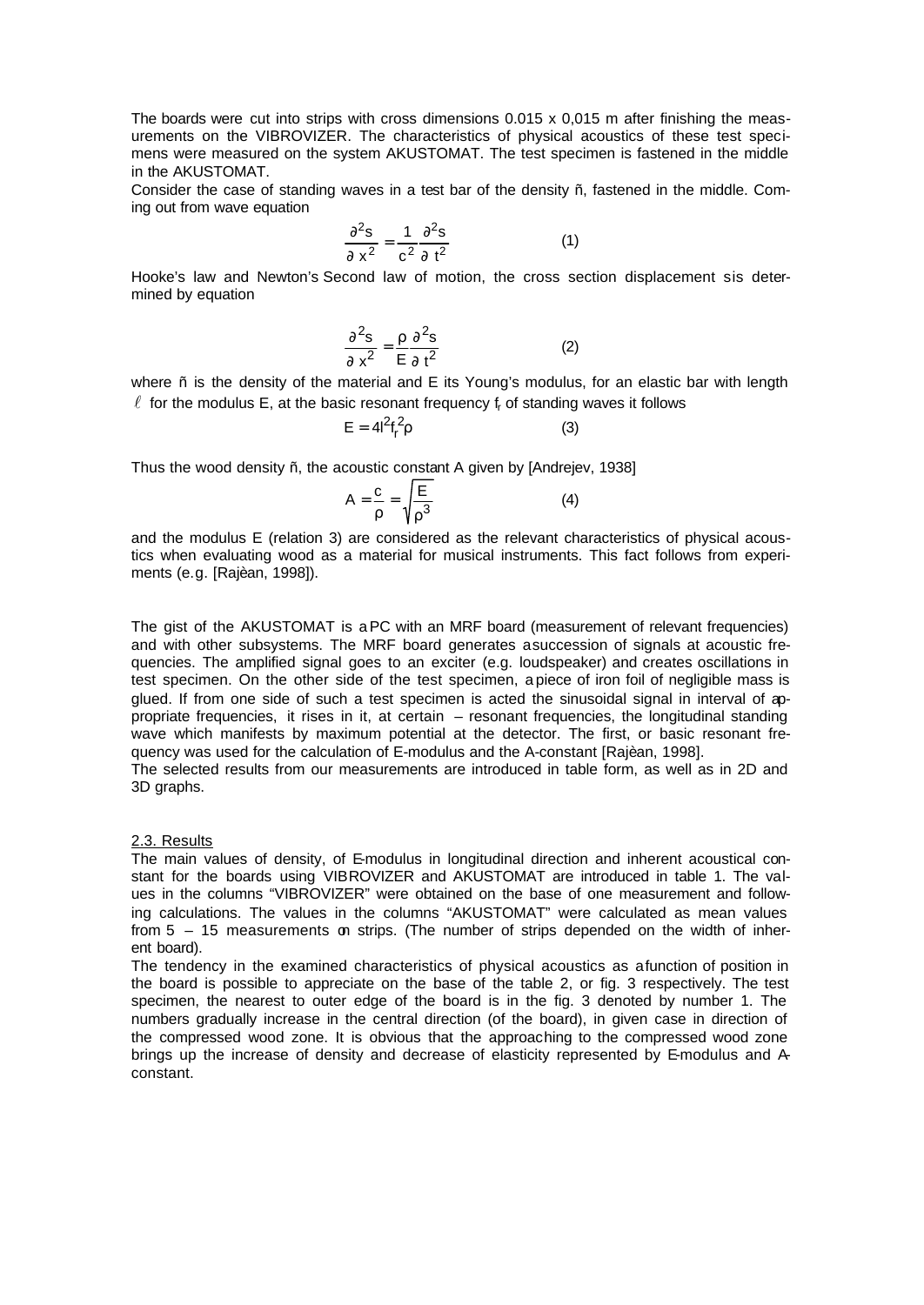| test<br>specimen  |                      | <b>VIBROVIZER</b> |                 | <b>AKUSTOMAT</b> |         |                                        |  |  |
|-------------------|----------------------|-------------------|-----------------|------------------|---------|----------------------------------------|--|--|
|                   | ñ                    | $E_{x}$           | A               | ñ                | $E_{x}$ | A                                      |  |  |
|                   | $\sqrt{[kg.m^{-3}]}$ | [GPa]             | $[m4.kg-1.s-1]$ | $[kg.m^{-3}]$    | [GPa]   | $[m^4 \text{.kg}^{-1} \text{.s}^{-1}]$ |  |  |
| R1                | 469,916              | 10,902            | 10,250          | 472,140          | 11,9019 | 10,6330                                |  |  |
| R <sub>2</sub>    | 468,664              | 14,658            | 11,933          | 485,907          | 16,3325 | 11,9416                                |  |  |
| R3                | 467,035              | 12,651            | 11,144          | 483,440          | 14,3340 | 11,3241                                |  |  |
| R4a               | 497,090              | 15,220            | 11,131          | 500,198          | 16,1851 | 11,3594                                |  |  |
| R4b               | 494,821              | 14,437            | 10,916          | 496,069          | 15,4778 | 11,1915                                |  |  |
| R4c               | 452,587              | 14,186            | 12,370          | 462,767          | 14,5215 | 12,0357                                |  |  |
| R <sub>5a</sub>   | 477,987              | 12,297            | 10,612          | 485,774          | 13,2994 | 10,7576                                |  |  |
| R <sub>5</sub> b  | 468,740              | 11,021            | 10,345          | 479,507          | 12,8126 | 10,7865                                |  |  |
| R <sub>8a</sub>   | 468,434              | 15,860            | 12,422          | 476,533          | 16,4690 | 12,3595                                |  |  |
| R8b               | 471,850              | 15,623            | 12,195          | 482,220          | 16,8710 | 12,2729                                |  |  |
| R9                | 495,283              | 15,164            | 11,172          | 501,124          | 16,2002 | 11,3148                                |  |  |
| R <sub>11</sub> a | 498,242              | 14,521            | 10,835          | 504,149          | 16,2590 | 11,2803                                |  |  |
| R <sub>11</sub> b | 493,350              | 15,430            | 11,336          | 502,706          | 16,8829 | 11,5119                                |  |  |
| R <sub>12a</sub>  | 463,682              | 9,497             | 9,760           | 478,381          | 10,4864 | 10,0312                                |  |  |
| R <sub>12</sub> b | 445,019              | 10,049            | 10,678          | 461,047          | 11,2594 | 10,8496                                |  |  |
| R <sub>13a</sub>  | 452,484              | 10,639            | 10,716          | 470,038          | 12,0735 | 10,9181                                |  |  |
| R <sub>13</sub> b | 457,500              | 10,052            | 10,246          | 469,484          | 11,2925 | 10,5640                                |  |  |

*Table 1 Mean values of physical and acoustical characteristics for individual plates obtained by use of the VIBROVIZER and AKUSTOMAT respectively*



*Fig. 3 Density, E–modulus and acoustical constant along the plate R13a*

|                  |                | able 2 n. E. A as a lunction of position in the plate R i 3a |                           |         |
|------------------|----------------|--------------------------------------------------------------|---------------------------|---------|
| test             | number of test |                                                              | $\mathsf{E}_{\mathsf{x}}$ |         |
| specimen         | specimen       | [kg.m $^{-3}$ ]                                              | [GPa]                     | [m¯.kg] |
| R <sub>13a</sub> |                | 464,762                                                      | 14,7650                   | 12.1275 |
|                  |                | 442,797                                                      | 13,7753                   | 12,5963 |
|                  |                | 439,063                                                      | 12,4359                   | 12.1213 |
|                  |                | 463,660                                                      | 10,0514                   | 10.0418 |
|                  |                | 539,907                                                      | 9,3398                    | 7,7035  |

| Table 2 ñ, E, A as a function of position in the plate R13a |  |  |  |  |  |
|-------------------------------------------------------------|--|--|--|--|--|
|                                                             |  |  |  |  |  |

The convenient, quick and comfortable comparison of characteristics of the physical acoustics of the resonant and the compressed wood enables the plotting in 3D, as shown the fig. 4. This concept of plotting is a part of both our measuring systems.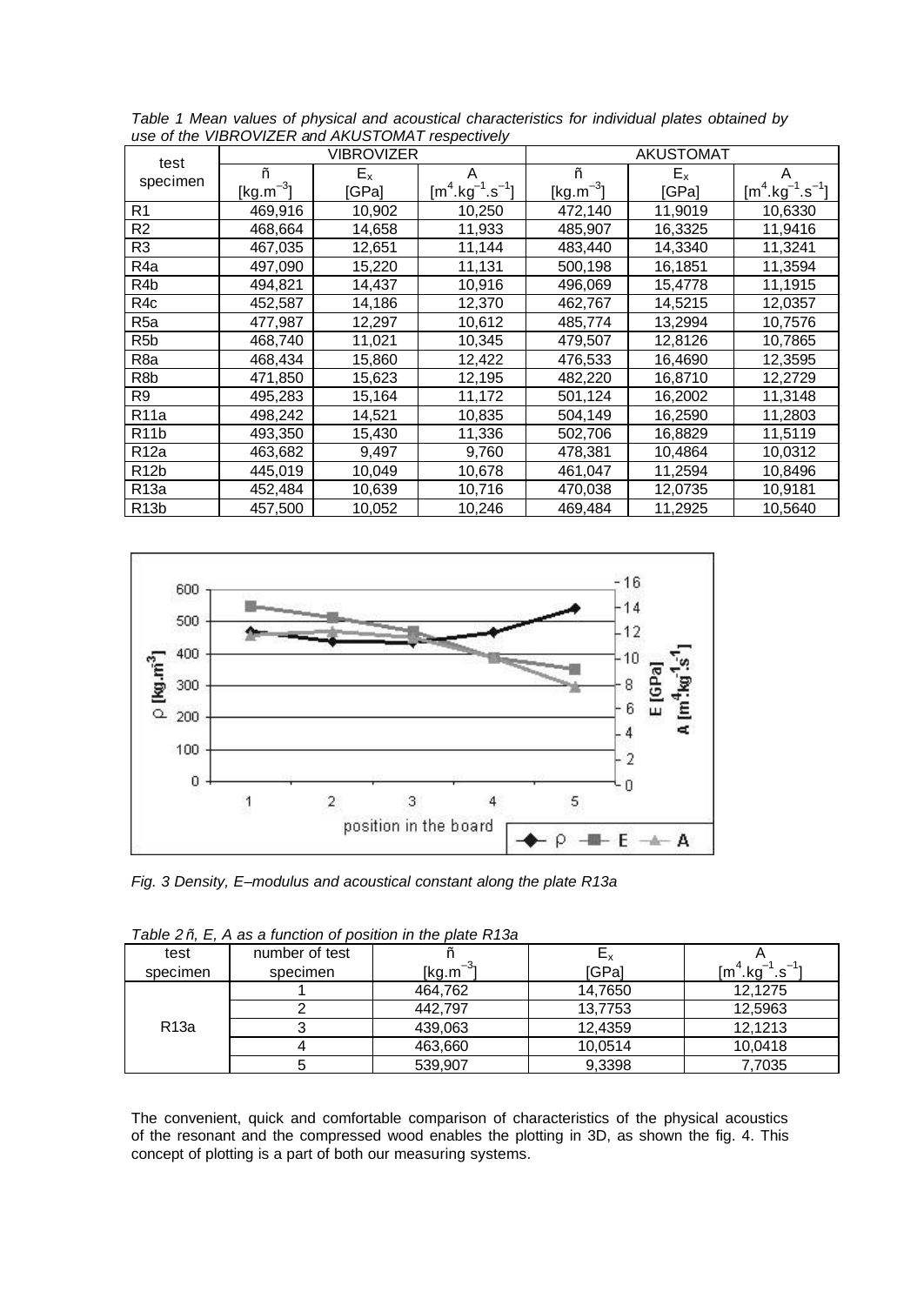

*Fig. 4.Density ñ, E–modulus and A–constant of high–quality resonant spruce wood (mjstr) and set of compression spruce wood (reak12) at the reference moisture contend 12 %*

The set of resonant spruce wood depicted in fig. 4 was obtained from high quality material determined by experts (Lupaè, Holiš, 1994) on the base of empirical knowledge for making a master violin.

## **3. DISCUSSION - CONCLUSION**

We consider the use of 3D graphs going from measurements and calculations as the optimal means of evaluation of wood as a material for music instrument making. It has been shown that this means permits the evaluation of wood as a material for subsystems of various instruments [e.g. Urgela, 1998, Èulík, 2001], for indication of the influence of impregnation and other substances used for surface treatment or the gluing of wood [Danihelová, 1998]. It is also accepted by some violin making masters [e.g. Pilaø, 2001].

It is evident from the experimental results that the resonant spruce wood is – under given conditions mentioned in the introduction, especially the high density of annual rings – typical by low density and by high acoustical constant. [Rajèan, 1998]. For the compressed wood is evident the opposite tendency, although the main condition  $-$  high density of annual rings  $-$  is satisfied. The compressed wood has also statistically significant difference of characteristics of physical